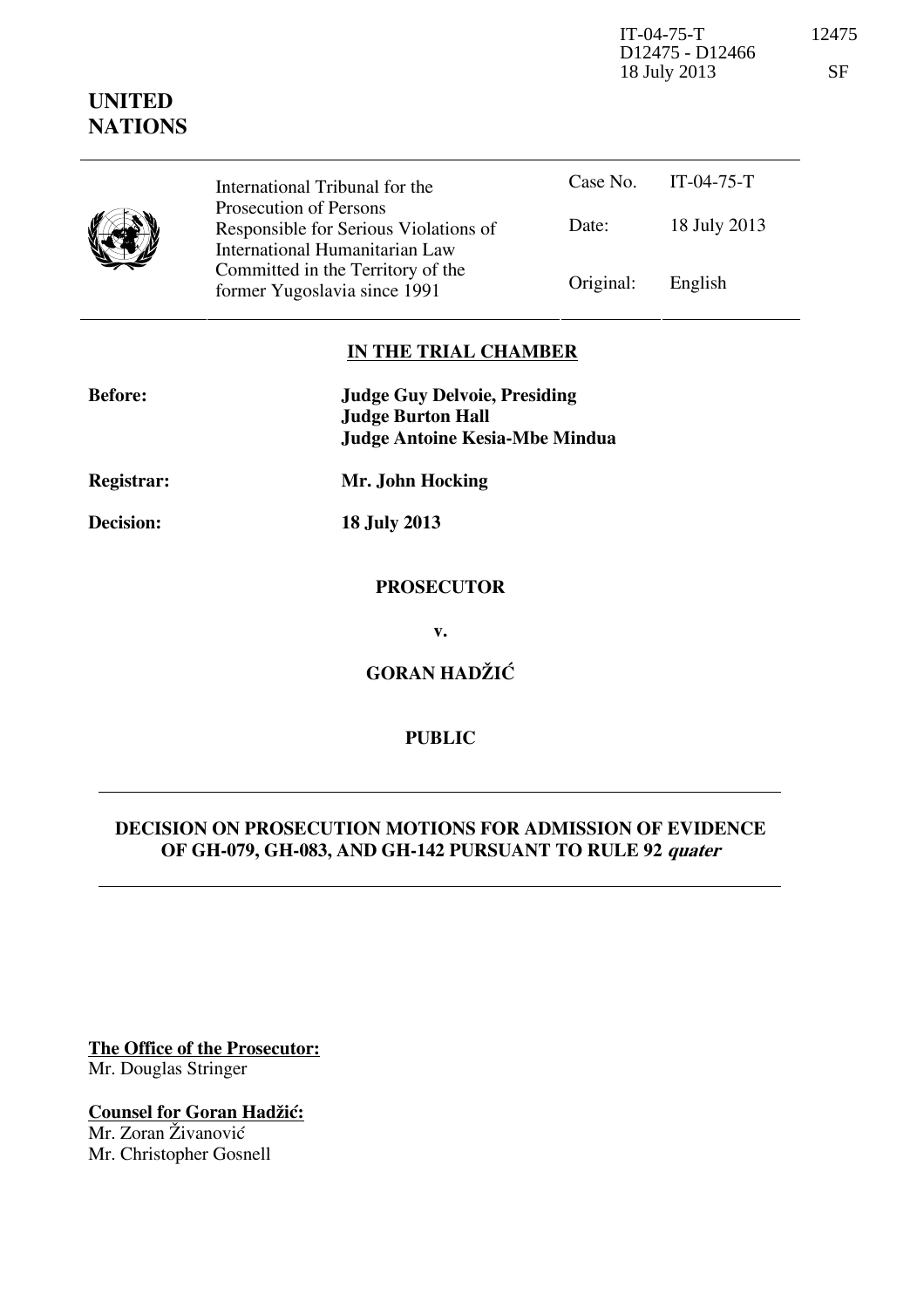1. **THIS TRIAL CHAMBER** of the International Tribunal for the Prosecution of Persons Responsible for Serious Violations of International Humanitarian Law Committed in the Territory of the former Yugoslavia since 1991 ("Tribunal") is seised of the "Supplemental Documentation Regarding the Unavailability of Witnesses GH-083 and GH-079 Pursuant to Rule 92 *quater*" filed by the Prosecution on 11 June 2013 ("First Supplement Motion") and the "Supplemental Documentation Regarding the Unavailability of Witness GH-142 Pursuant to Rule 92 *quater*" filed by the Prosecution on 13 June 2013 ("Second Supplement Motion"). On 25 June 2013, the Defence confidentially filed its "Consolidated Response to Prosecution's Supplemental Documentation in Respect of Unavailability of Proposed 92 *quater* Witnesses GH-079, GH-083 and GH-142" ("Supplement Response").

#### **A. Background**

2. On 21 August 2012, the Prosecution filed the "Prosecution Omnibus Motion for Admission of Evidence Pursuant to Rule 92 *quater*" ("First Motion"), with confidential and *ex parte* annexes. 1 In the First Motion, the Prosecution requested the admission of the evidence of, *inter alia*, GH-079 and GH-142 pursuant to Rule 92 *quater* of the Rules of Procedure and Evidence ("Rules"), arguing that each witness was unavailable in accordance with Rule 92 *quater* and that the evidence was probative, relevant, and reliable and met the requirements for admission under that Rule.<sup>2</sup> On 19 February 2013, the Prosecution filed the confidential "Prosecution Motion for the Admission of Evidence Pursuant to Rule 92 *quater* (GH-083)" ("Second Motion")<sup>3</sup> in which it sought the admission, pursuant to Rule 92 *quater*, of the written evidence of GH-083.<sup>4</sup>

3. In its "Decision on Prosecution Omnibus Motion for Admission of Evidence Pursuant to Rule 92 *quater* and Prosecution Motion for the Admission of the Evidence of GH-083 Pursuant to Rule 92 *quater*" issued on 9 May 2013 ("Decision"), the Trial Chamber, *inter alia,* denied without prejudice the admission of the tendered written evidence of GH-079, GH-083, and GH-142 because, based on the documentation provided by the Prosecution, it was not satisfied that the

<sup>&</sup>lt;sup>1</sup> On 4 September 2012, the Defence filed the confidential "Response to Prosecution Omnibus Motion for Admission of Evidence Pursuant to Rule 92 *quater*" ("First Response"). On 12 September 2012, the Prosecution filed the confidential "Prosecution Request for Leave to Reply and Reply to Response to Prosecution Omnibus Motion for Admission of Evidence Pursuant to Rule 92 *quater*" ("First Reply").

<sup>2</sup> First Motion, paras 1, 7-12, 18.

<sup>&</sup>lt;sup>3</sup> On 5 March 2013, the Defence filed the confidential "Response to Prosecution Motion for the Admission of Evidence Pursuant to Rule 92 *quater* (GH-083)" ("Second Motion Response"). On 12 March 2013, the Prosecution filed the confidential "Prosecution Request for Leave to Reply and Reply to Defence 'Response to Prosecution Motion for the Admission of Evidence Pursuant to Rule 92 *quater* (GH-083)'" ("Second Motion Reply"). On 14 March 2013, the Defence filed the confidential "Surreply in Relation to Prosecution Motion for the Admission of Evidence Pursuant to Rule 92 *quater* (GH-083)". On 22 March 2013, the Defence filed the confidential "Supplemental Surreply in Relation to Prosecution Motion for the Admission of Evidence Pursuant to Rule 92 *quater* (GH-083)".

<sup>4</sup> Second Motion, paras 1, 15.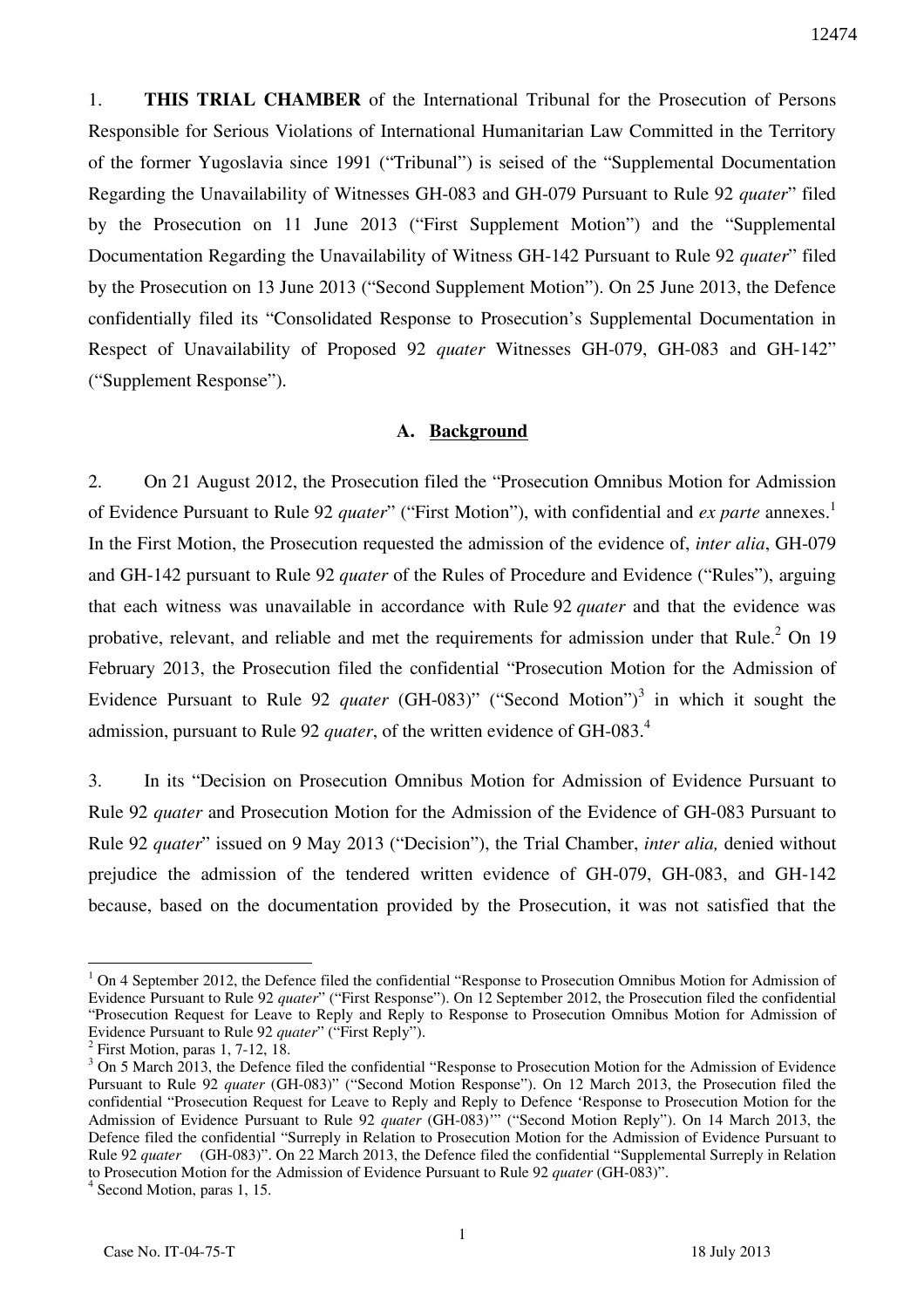witnesses were unavailable within the meaning of Rule 92 *quater.<sup>5</sup>* In the Decision, the Prosecution was invited to submit by 11 June 2013 additional documentation demonstrating that GH-079, GH-083, and GH-142 are unavailable.  $6$  On 12 June 2013, the Prosecution was granted an extension until 25 June 2013 to submit additional documents in relation to  $GH-142$ <sup>7</sup>

4. In the First Supplement Motion, the Prosecution requests the admission of the evidence of GH-079 and GH-083 pursuant to Rule 92 *quater* and submits updated medical documents that it asserts demonstrate they are unavailable. $8$  In the Second Supplement Motion, the Prosecution requests the admission of the evidence of GH-142 pursuant to Rule 92 *quater* and submits a death certificate for the witness.<sup>9</sup> In addition, the Prosecution incorporates its submissions set forth in the First Motion and Second Motion requesting admission of the written evidence of these three witnesses. $10$ 

5. In the Supplement Response, the Defence (a) withdraws its objection to the admission of the tendered evidence of GH-142 set forth in the First Response, (b) maintains its objections to the admission of GH-079's statement set forth in the First Response, and (c) submits further objections to the admission of GH-083's evidence.<sup>11</sup>

6. The submissions of the parties will be outlined in more detail below in relation to each proposed witness.

## **B. Applicable Law**

7. Rule 92 *quater*, entitled "Unavailable Persons", reads as follows:

(A) The evidence of a person in the form of a written statement or transcript who has subsequently died, or who can no longer with reasonable diligence be traced, or who is by reason of bodily or mental condition unable to testify orally may be admitted, whether or not the written statement is in the form prescribed by Rule 92 *bis*, if the Trial Chamber:

(i) is satisfied of the person's unavailability as set out above; and

 $<sup>5</sup>$  Decision, paras 71, 83, 104.</sup>

 $<sup>6</sup>$  Decision, para. 105 (1).</sup>

<sup>7</sup> Oral Decision, 12 June 2013, T. 5575-5576. *See also* Prosecution Motion for Extension of Time to Submit Additional Documentation Demonstrating that GH-079 and GH-142 are Unavailable Pursuant to Rule 92 *quater*, 10 June 2013; Response to Prosecution Motion Extension of Time to Submit Additional Documentation Demonstrating that Witnesses GH-079 and GH-142 are Unavailable Pursuant to Rule 92 *quater*, 11 June 2013.

 $8$  First Supplement Motion, paras 2-3; confidential Annex A, confidential Annex B.

<sup>9</sup> Second Supplement Motion, para. 4, confidential Annex A.

<sup>&</sup>lt;sup>10</sup> First Supplement Motion, para. 4; Second Supplement Motion, para. 4.

<sup>&</sup>lt;sup>11</sup> Supplement Response, para. 1.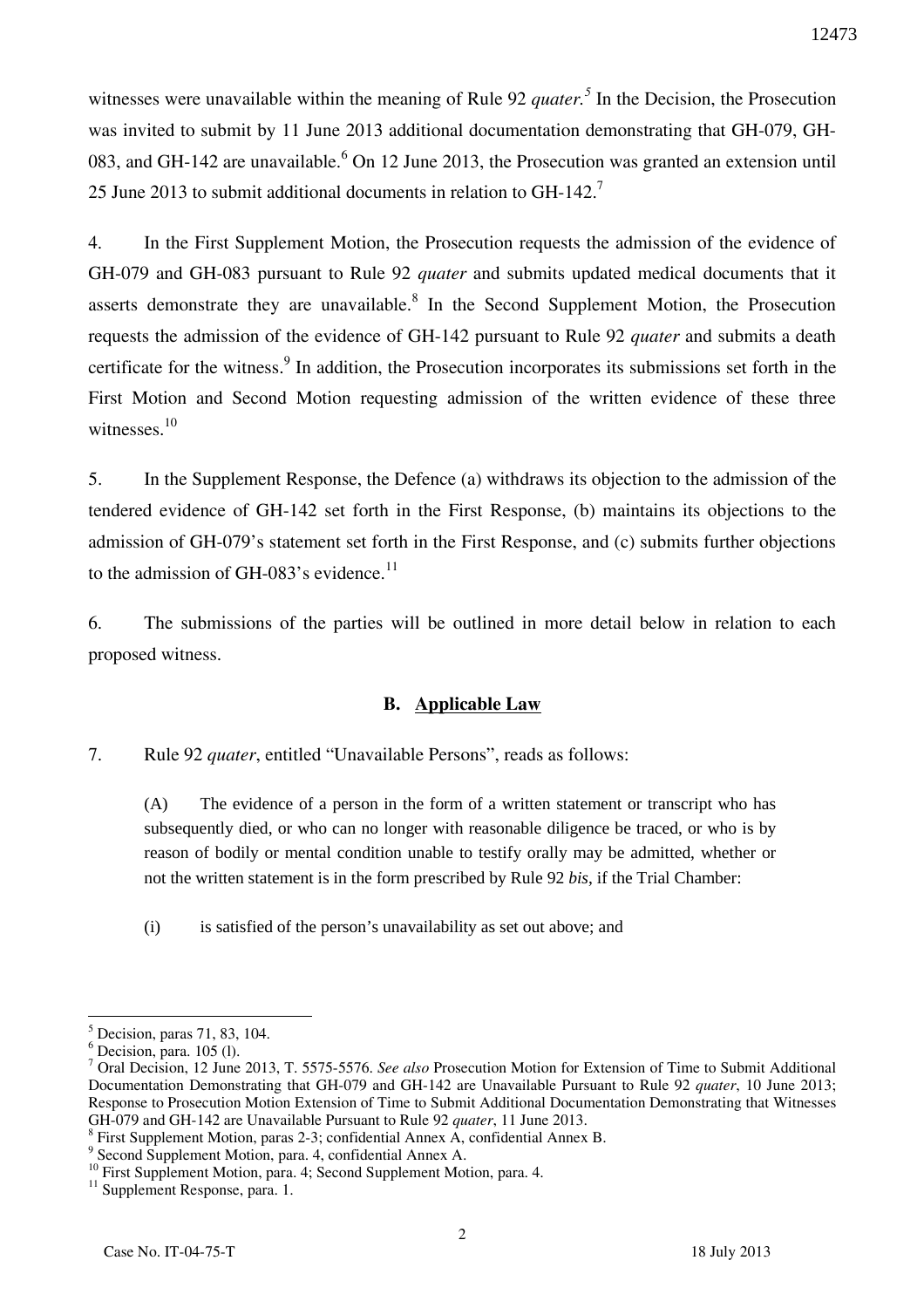- (ii) finds from the circumstances in which the statement was made and recorded that it is reliable.
- (B) If the evidence goes to proof of acts and conduct of an accused as charged in the indictment, this may be a factor against the admission of such evidence, or that part of it.

It follows from a plain reading of these provisions that evidence pertaining to the acts and conduct of an accused can be admitted under Rule 92 *quater* and that a witness's evidence need not be admitted in its entirety, it being for the Chamber to decide which parts, if any, should be excluded. Evidence going to the acts and conduct of the accused is evidence that concerns the deeds and behaviour of that accused, rather than of anyone else for whose actions he is alleged to be responsible. $^{12}$ 

8. In assessing the reliability of the proposed evidence, a Chamber can look at the circumstances in which it was obtained and recorded, such as whether a written statement was given under oath; whether it was signed by the witness with an acknowledgement of the truth of its contents; whether it was given with the assistance of a Registry-approved interpreter; and whether it has been subject to cross-examination. In addition, other factors, such as whether the evidence relates to events about which there is other evidence, or whether there is an absence of manifest inconsistencies in the evidence, may be considered.<sup>13</sup> If one or more of these indicia of reliability is absent, the evidence can still be admitted, and the Chamber will take this into consideration in determining the appropriate weight to be given to it in its overall consideration of all the evidence in the case. $14$ 

9. In addition, the Chamber must ensure that the general requirements for the admissibility of evidence set out in Rule 89 are met, namely that the proffered evidence is relevant and has probative value and that the probative value is not substantially outweighed by the need to ensure a fair trial.<sup>15</sup>

<sup>12</sup> *Prosecutor v. Karadžić*, Case No. IT-95-5/18-T, Decision on Prosecution Motion for Admission of Testimony of Witness KDZ198 and Associated Exhibits Pursuant to Rule 92 *quater*", 20 August 2009 ("*Karadžić* Decision"), para. 4; *Prosecutor v. S. Milošević*, Case No. IT-02-54-T, Decision on Prosecution's Request to Have Written Statements Admitted Under Rule 92 *bis*, 21 March 2002, para. 22; *Prosecutor v. Galić*, Case No. IT-98-29-AR73.2, Decision on Interlocutory Appeal Concerning Rule 92 *bis* (C), 7 June 2002, para. 9.

<sup>13</sup> *Karadžić* Decision, para. 5. *See also Prosecutor v. Popović et al.,* Case No. IT-05-88-T, Redacted Version of "Decision on Motion on Behalf of Drago Nikolić Seeking Admission of Evidence Pursuant to Rule 92 *quater*", filed confidentially on 18 December 2008, 19 February 2009, para. 32.

<sup>&</sup>lt;sup>14</sup> *Karadžić* Decision, para. 5; *Prosecutor v. Popović et al.*, Case No. IT-05-88-T, Decision on Gvero's Motion for the Admission of Evidence Pursuant to Rule 92 *quater*, 3 February 2009, para. 24; *Prosecutor v. Popović et al.,* Case No. IT-05-88-AR73.4, Decision on the Prosecution Motion for Admission of Evidence Pursuant to Rule 92 *quater*, 21 April 2008, paras 28-32.

<sup>15</sup> *Karadžić* Decision, para. 6.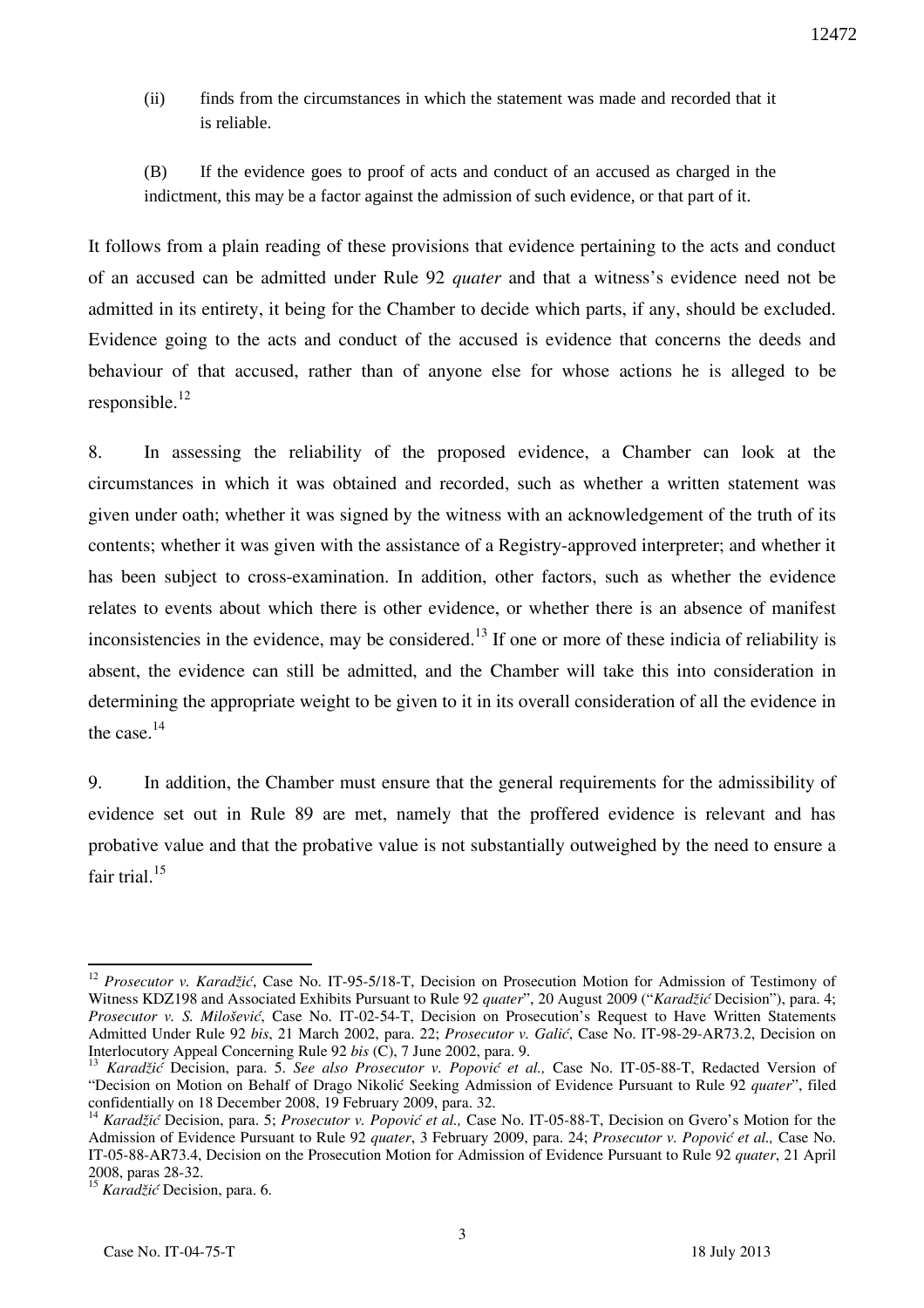10. When the testimony of an unavailable person is admitted under Rule 92 *quater*, exhibits which accompany that evidence can also be admitted if they form an "inseparable and indispensable" part of the evidence. In order to satisfy this requirement, the witness's testimony must actually discuss the document, and the document must be one without which the witness's testimony would become incomprehensible or of lesser probative value.<sup>16</sup>

### **C. Discussion**

11. *GH-079*: The Prosecution submits medical certificates to demonstrate that GH-079 is unavailable.<sup>17</sup> According to the Prosecution, GH-079's evidence, in the form of a witness statement, is relevant to events in Dalj and Erdut as charged in the Indictment and is corroborated by the evidence of 11 other witnesses.<sup>18</sup> The Prosecution seeks the admission of three photographs as associated exhibits.<sup>19</sup> The Defence objects to the admission of GH-079's written statement arguing that it is unreliable.<sup>20</sup> The Prosecution replies that the written statement contains sufficient indicia of reliability and that the objections made by the Defence go to the weight to be given to the evidence and not its admissibility. $21$ 

12. The medical certificate submitted with the First Supplement Motion—provided by a family practitioner—is undated, but appears to have been sent by facsimile on 11 June 2013. The certificate notes that GH-079 "has met the criteria for disability as a consequence of repeated cerebrovascular insults (strokes)" which he suffered in April 1999 and June 2004. GH-079 has "spastic left-side paralysis, affecting arm and leg, together with postural imbalance and frequent attacks of dizziness" and has developed signs of congestive heart failure. GH-079's movement is largely restricted and at times requires the assistance of another person. The doctor who provided the medical certificate opined that "[t]ravelling to longer distances would probably cause further decline in his already fragile medical condition" and that travelling by air is "contraindicated".<sup>22</sup> The Chamber is satisfied that GH-079 is incapable of attending a court hearing and testifying and is therefore objectively unavailable within the meaning of Rule 92 *quater*.

<sup>&</sup>lt;sup>16</sup> *Karadžić* Decision, para. 7; *Prosecutor v. Stanišić and Župljanin*, Case No. IT-08-91-T, Decision on Prosecution's Motions for Admission of Evidence Pursant to Rule 92 *ter* (ST012 and ST019) (confidential), 29 September 2009, para. 18; *Prosecutor v. Lukić and Lukić*, Case No. IT-98-32/1-T, Decision on Confidential Prosecution Motion for the Admission of Prior Testimony with Associated Exhibits and Written Statements of Witnesses Pursuant to Rule 92 *ter*, 9 July 2008, para. 15; *Prosecutor v. Ljubičić*, Case No. IT-00-41-PT, Decision on Prosecution's Motion for Admission of Transcripts Pursuant to Rule 92 *bis* (D) of the Rules, 23 Jan 2004, p. 3.

<sup>&</sup>lt;sup>17</sup> First Motion, confidential Annex B, pp. 120-123; First Supplement Motion, confidential Annex B.

<sup>&</sup>lt;sup>18</sup> First Supplement Motion, para. 4; Motion, confidential Annex A, pp. 34-36.

<sup>&</sup>lt;sup>19</sup> First Supplement Motion, para. 4; Motion, confidential Annex A, pp. 36-37.

<sup>&</sup>lt;sup>20</sup> Supplement Response, para. 1; First Response, paras 13, 43.

 $21$  First Reply, p. 4.

<sup>&</sup>lt;sup>22</sup> First Supplement Motion, confidential Annex B.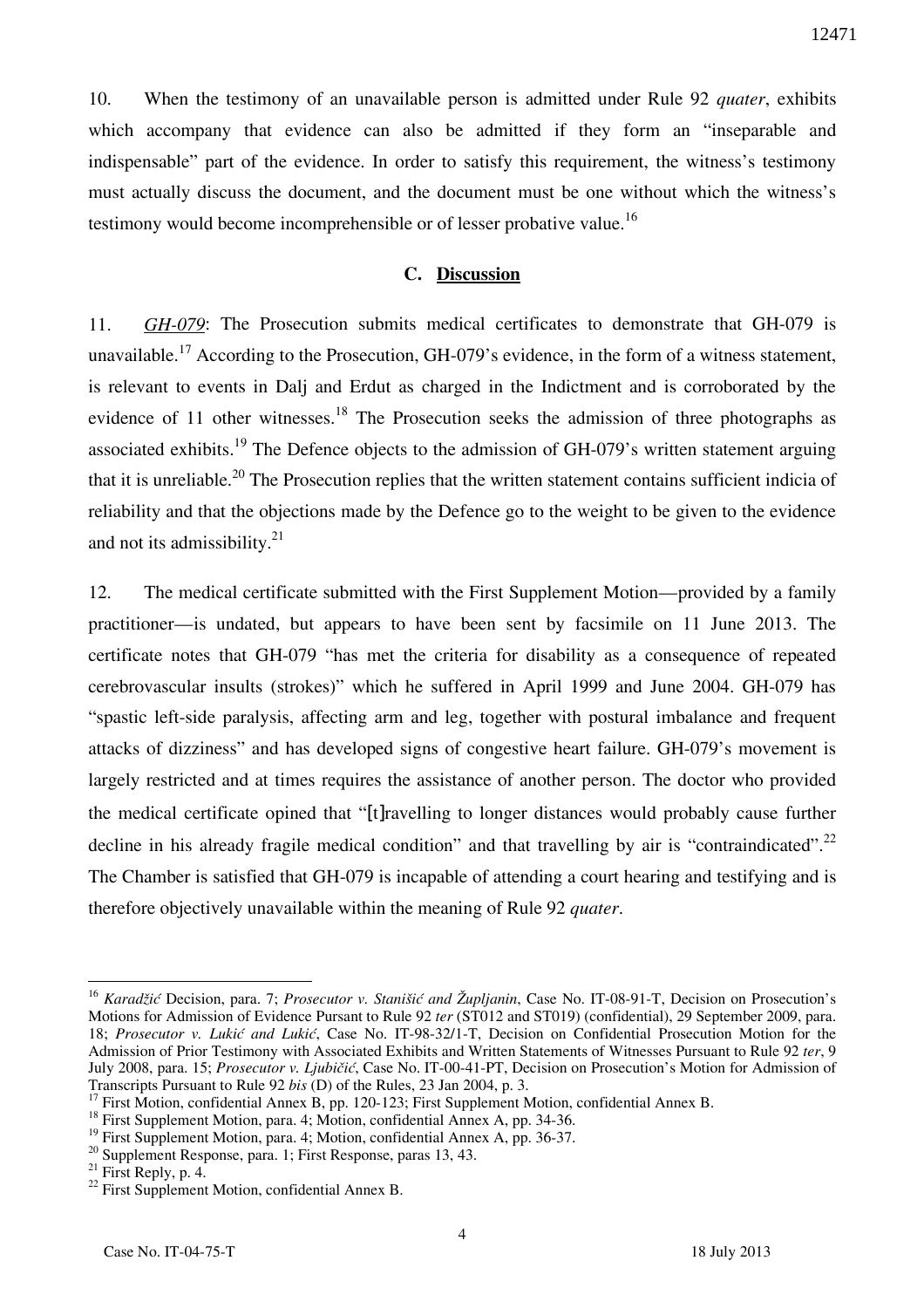13. The Chamber considers that GH-079's evidence is relevant to charges in the Indictment. The Chamber considers that (a) the statement was made with the assistance of a Registry-approved interpreter who orally translated the statement into a language the witness understood; (b) the statement was signed by the witness with an acknowledgement of the truth of its contents; (c) the evidence relates to events about which other witnesses provide evidence; (d) there are no manifest inconsistencies in the statement and the witness indicated where he was uncertain about particular information; and (e) the evidence does not go to proof of the acts or conduct of Hadžić as charged in the Indictment. The Defence does not support its contention that the statement is unreliable. The Chamber determines that the tendered associated exhibits, as referenced in the written statement, form an inseparable and indispensable part of the testimony. However, the Chamber notes that Rule 65 *ter* numbers 05863 (ERN 0217-1619) and 05863 (ERN 0217-1621) have already been admitted into evidence and will not be admitted in duplicate.<sup>23</sup> The Chamber is satisfied that the witness is unavailable and finds that the tendered evidence is reliable, is relevant, has probative value, and is appropriate for admission pursuant to Rules 89(C) and 92 *quater*.

14. *GH-083*: The Prosecution submits medical certificates to demonstrate that GH-083 is unavailable<sup>24</sup> and asserts that his ill health prevents him from being able to give evidence *via* videoconference link.<sup>25</sup> According to the Prosecution, GH-083's evidence, in the form of a written statement, with a supplement and addendum, and a transcript of his testimony in *Prosecutor v. S. Milošević*<sup>26</sup> is relevant to events in Dalj charged in the Indictment and is corroborated by the evidence of four other witnesses.<sup>27</sup> The Prosecution seeks the leave of the Chamber to compile GH-083's evidence into a single amalgamated document.<sup>28</sup> The Prosecution seeks the admission of two associated exhibits.<sup>29</sup>

15. The Defence objects to the admission of GH-083's written evidence, arguing that GH-083 is not unavailable within the meaning of Rule 92 *quater* because (a) post-traumatic stress disorder ("PTSD") is not equivalent to unavailability;<sup>30</sup> and (b) the medical documents raise doubts about the severity or even existence of  $GH-083$ 's asserted PTSD.<sup>31</sup> The Defence argues that (a) paragraphs 23 and 25 of the tendered statement purport to show, through inference, that Hadžić was

<sup>23</sup> Rule 65 *ter* number 05863 (ERN 0217-1619) is exhibit P2112, and Rule 65 *ter* number 05863 (ERN 0217-1621) is exhibit P2114.

<sup>&</sup>lt;sup>24</sup> Second Motion, confidential Annex B; First Supplement Motion, para. 2, confidential Annex A.

<sup>&</sup>lt;sup>25</sup> Second Motion, para. 5.

<sup>&</sup>lt;sup>26</sup> Case No. IT-02-54-T. The Chamber notes that, in confidential Annex A of the Second Motion, the Prosecution incorrectly indicates that the transcript is from Case No. IT-95-54-T. There is no case before this Tribunal with this number.

 $^{27}$  First Supplement Motion, para. 4; Second Motion, paras 7-10, confidential Annex A.

<sup>&</sup>lt;sup>28</sup> Second Motion, para. 7.

<sup>&</sup>lt;sup>29</sup> First Supplement Motion, para. 4; Second Motion paras 7, 12, confidential Annex A.

<sup>&</sup>lt;sup>30</sup> Supplement Response, para. 2.

<sup>&</sup>lt;sup>31</sup> Supplement Response, paras 3-5.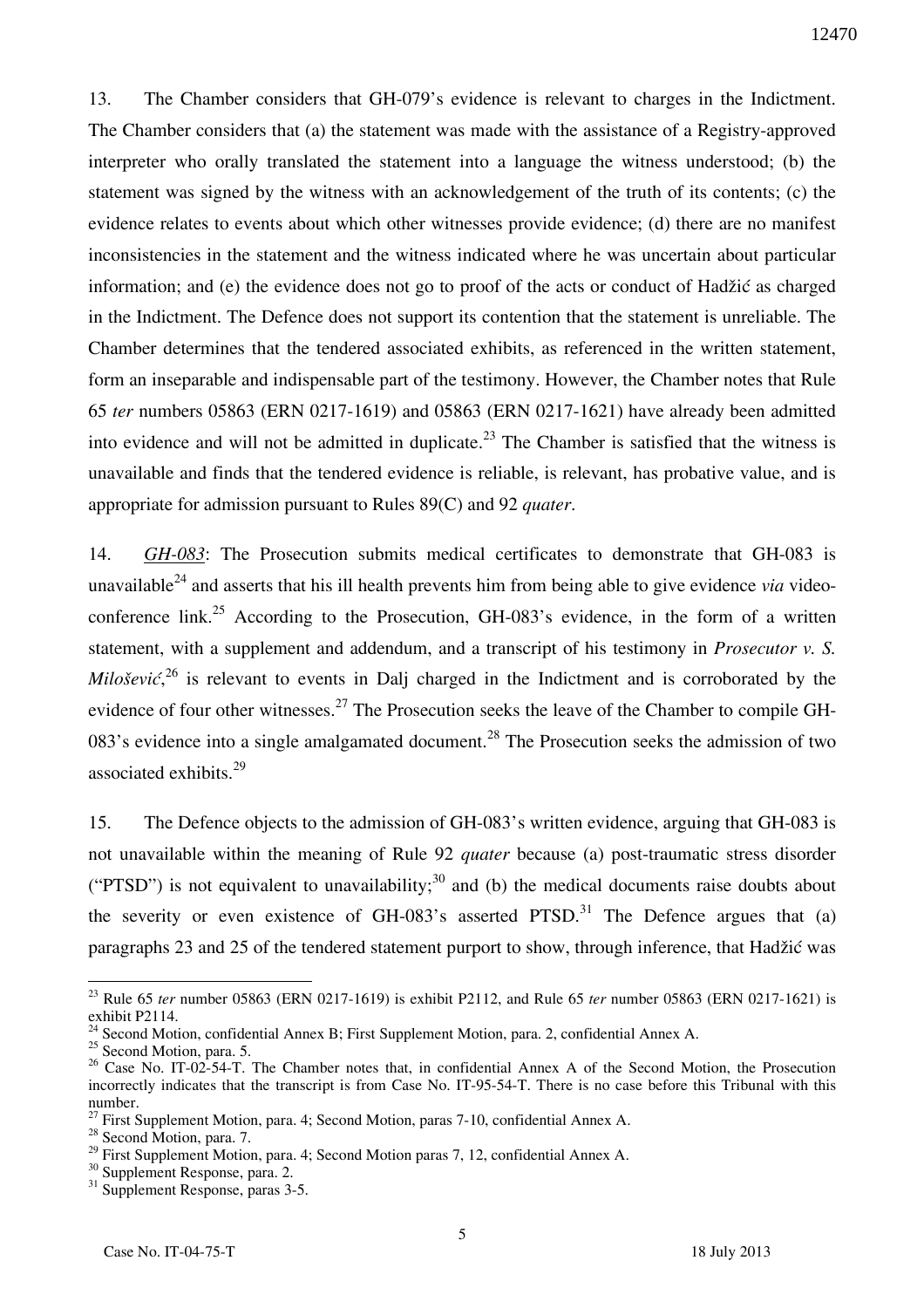aware of the existence of the alleged JCE due to the acts of alleged proximate subordinates and (b) there was no meaningful cross-examination in *S. Milošević* on matters that may be relevant to the potential criminal liability of Hadžić.<sup>32</sup> It submits that the appropriate remedy, if the Chamber is inclined to admit the statement, is to excise paragraphs 23 and  $25<sup>33</sup>$  Finally, the Defence submits that the Chamber should exercise its discretion under Rule 92 *quater* (A) and not admit the evidence. In this regard, the Defence argues that the Chamber has already heard significant evidence—which was subject to cross-examination in this case—on issues and events that overlap with the evidence of GH-083 and that nothing in GH-083's tendered statement is so unique that it would be unfair to the Prosecution to proceed without it. It asserts that admitting the tendered statement without the opportunity for cross-examination would be unfair to the Defence.<sup>34</sup>

16. In its Second Motion Reply, the Prosecution asserts that GH-083 is unavailable and that his evidence is appropriate for admission pursuant to Rule 92 *quater.*<sup>35</sup> The Prosecution further replies that, should the Chamber find any references in paragraphs 23 and 25 to be too proximate to Hadžić, it should admit the statement, but with those passages redacted.<sup>36</sup>

17. The medical certificate submitted with the Second Motion, dated 26 November 2012, states that GH-083 had a stroke in 1988 that resulted in partial paralysis of his left foot, leg, and hip and that he now drags his left foot. In 2012 GH-083 had a "possible TIA attack."<sup>37</sup> The same medical certificate indicates that GH-083 suffers from "[a] sleeping disorder, nightmares, anxiety and depression" and that "[t]his could be an expression of postraumatic stressdisorder [*sic*]."<sup>38</sup> The medical certificate submitted with the First Supplement Motion, dated 29 May 2013, states that, in the opinion of a psychologist and a "Specialist in general psychiatry", GH-083 has developed PTSD and has received medical treatment and psychotherapy at their facility. The specialists state that

the patient must avoid any stimuli that remind him of the events that he experienced to the greatest possible extent. If the patient is exposed to such experiences, this will delay his treatment and aggravate his state of health.<sup>39</sup>

Considering the contents of these medical certificates, the Chamber is satisfied that GH-083 is objectively unavailable within the meaning of Rule 92 *quater*.

<sup>32</sup> Supplement Response, para. 1; Second Motion Response, paras 7-8. *See* the document designated with Rule 65 *ter*  number 02445, pp. 5-6.

<sup>&</sup>lt;sup>33</sup> Supplement Response, para. 1; Second Motion Response, paras 7-9.

<sup>&</sup>lt;sup>34</sup> Supplement Response, para. 6.

 $35$  Second Motion Reply.

<sup>&</sup>lt;sup>36</sup> Second Motion Reply, paras 5-8.

<sup>&</sup>lt;sup>37</sup> Second Motion, confidential Annex B. The Chamber understands "TIA" in this context to be a reference to "Transient ischemic attack".

<sup>&</sup>lt;sup>38</sup> Second Motion, confidential Annex B.

<sup>&</sup>lt;sup>39</sup> First Supplement Motion, confidential Annex A.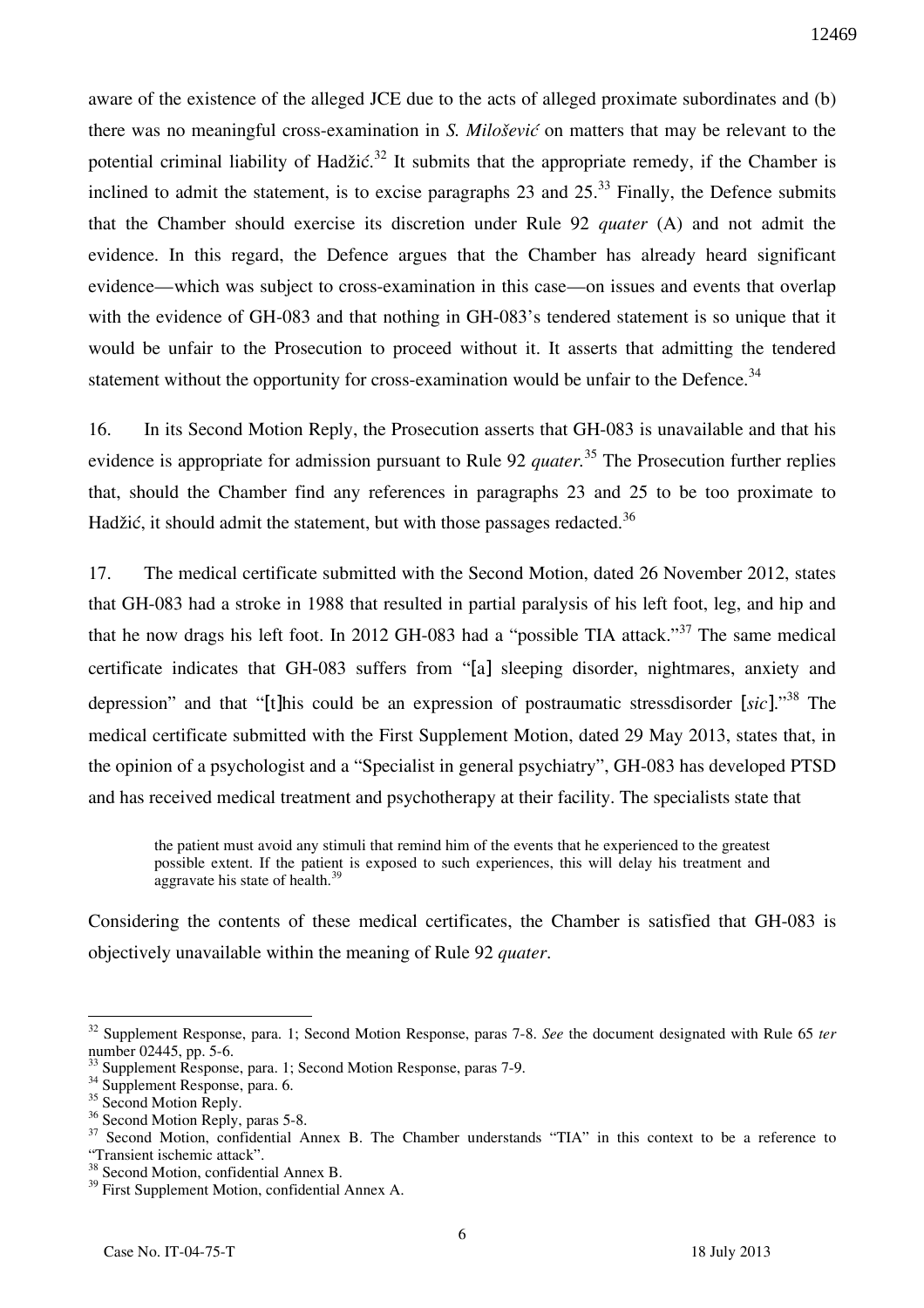18. The Chamber considers that GH-083's evidence is relevant to charges in the Indictment. The Chamber considers that (a) the statement was made with the assistance of a Registry-approved interpreter who orally translated the statement into a language the witness understood; (b) the statement was signed by the witness with an acknowledgement of the truth of its contents; (c) the evidence relates to events about which other witnesses provide evidence; (d) there are no manifest inconsistencies in the statement; and (e) the witness distinguishes between what he personally witnessed and what he heard from others.

19. The Chamber notes that, in the witness statement, GH-083 provides information about an individual who he believed was in charge of an operation to bury a number of dead bodies located at Lovas Farm.<sup>40</sup> The witness made this conclusion based on the individual's "arrogant behaviour".<sup>41</sup> The Chamber does not consider that this individual is sufficiently proximate to Hadžić or that the evidence is sufficiently pivotal to the Prosecution's case that it would be unfair to admit it in written form without the opportunity for cross-examination. The Chamber recalls that it cannot and will not base a conviction solely on uncorroborated evidence admitted pursuant to Rule 92 *quater*. <sup>42</sup> The Chamber therefore finds that the probative value of the evidence is not substantially outweighed by the need to ensure a fair trial. The Chamber is satisfied that the witness is unavailable and finds that the tendered evidence is reliable, is relevant, has probative value, and is appropriate for admission pursuant to Rules 89(C) and 92 *quater*.

20. The Chamber does not consider it appropriate for the Prosecution to compile the evidence of GH-083 into a single amalgamated document. However, the Chamber notes that the last page of the transcript of GH-083's prior testimony in *S. Milošević* is not included in Rule 65 *ter* number 04556. The Prosecution will be ordered to add this page to the document in eCourt.

21. The Chamber recalls that GH-083 has the protective measure of the use of a pseudonym in all proceedings before the Tribunal related to this case.<sup>43</sup> To give effect to this protective measure, the tendered evidence will be admitted under seal. The Prosecution will be ordered to upload and release in eCourt public redacted versions of the admitted documents with identifying information redacted.

<sup>40</sup> Rule 65 *ter* 02445, Witness Statement, 8 May 2001, p. 5.

<sup>41</sup> Rule 65 *ter* 02445, Witness Statement, 8 May 2001, p. 5.

<sup>42</sup> *Prosecutor, Prlić et al.,* Case No. IT-04-74-AR73.6, Decision on Appeals Against Decision Admitting Transcript of Jadranko Prlić's Questioning into Evidence, 23 November 2007, paras 57-59; *Prosecutor v. Galić,* Case No. IT-98-29- AR73.2, Decision on Interlocutory Appeal Concerning Rule 92 *bis* (C), 7 June 2002, para. 12, fn 34 and the authorities cited therein.

<sup>&</sup>lt;sup>43</sup> Decision on Prosecution Motion for Protective Measures for Witnesses (confidential), 24 August 2012 ("Protective Measures Decision"), paras 25, 42(a)(xvi).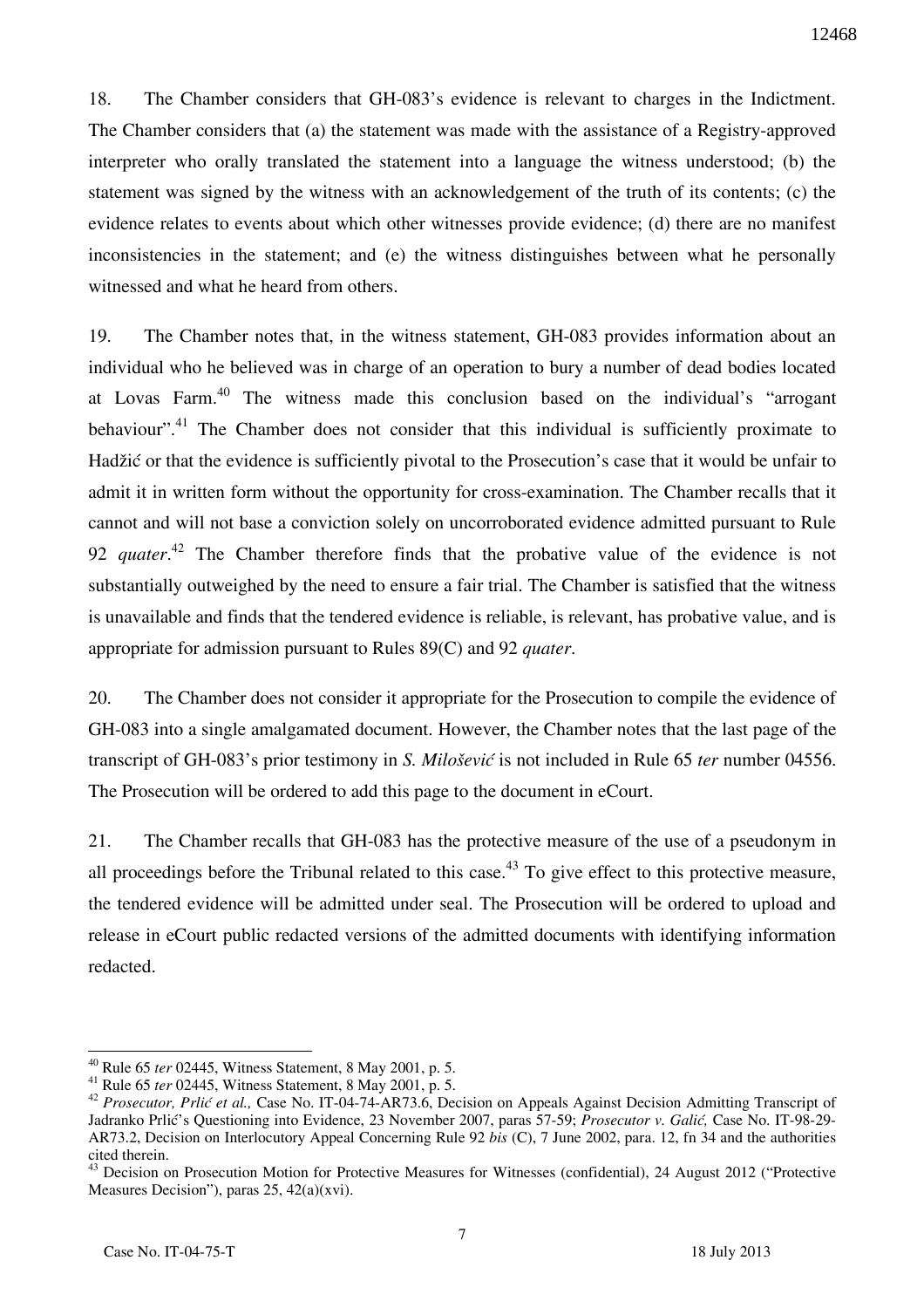22. *GH-142*: The Prosecution submits a death certificate to demonstrate that GH-142 is unavailable.<sup>44</sup> According to the Prosecution, GH-142's evidence, in the form of a written statement, is relevant to events in Dalj and Erdut charged in the Indictment and is corroborated by the evidence of seven other witnesses.<sup>45</sup> The Defence does not object to the admission of GH-142's written statement.<sup>46</sup>

23. The Defence does not dispute, and the Chamber accepts, that GH-142 is deceased and therefore unavailable. The Chamber considers that GH-142's evidence is relevant to charges in the Indictment. The Chamber notes that (a) the statement was made with the assistance of a Registryapproved interpreter who orally translated the statement into a language the witness understood; (b) the statement was signed by the witness with an acknowledgement of the truth of its contents; (c) the evidence relates to events about which other witnesses provide evidence; (d) there are no manifest inconsistencies in the witness's evidence; and (e) the witness indicated where he could not remember or where he was uncertain about particular information. The Chamber is satisfied that the witness is unavailable and finds that the tendered evidence is reliable, is relevant, has probative value, and is appropriate for admission pursuant to Rules 89(C) and 92 *quater*.

## **D. Disposition**

24. Accordingly, the Trial Chamber, pursuant to Rules 54, 89, and 92 *quater* of the Rules, hereby

- (a) **GRANTS** the First Supplement Motion;
- (b) **GRANTS** the Second Supplement Motion;
- (c) **ADMITS** the following into evidence:
	- (i) *GH-079*: Rule 65 *ter* numbers 02394, 05863 (ERN 0217-1521);
	- (ii) *GH-083*: Rule 65 *ter* numbers 02445 (under seal), 02456 (under seal), 02511 (under seal), 04555 (under seal), 00511 (under seal), and 02446 (under seal);
	- (iii) *GH-142*: Rule 65 *ter* number 02387;
- (d) **ORDERS** the Prosecution—by no later than 26 July 2013—to (i) attach the last page of the transcript of testimony to Rule 65 *ter* number 04556 and (ii) file a written notice on the

 $\overline{a}$ <sup>44</sup> Second Supplement Motion, confidential Annex A.

<sup>&</sup>lt;sup>45</sup> First Motion, confidential Annex A, pp. 44-45.

<sup>46</sup> Supplement Response, para. 1. *See also* First Response, paras 13, 56-57; First Reply, p. 4.